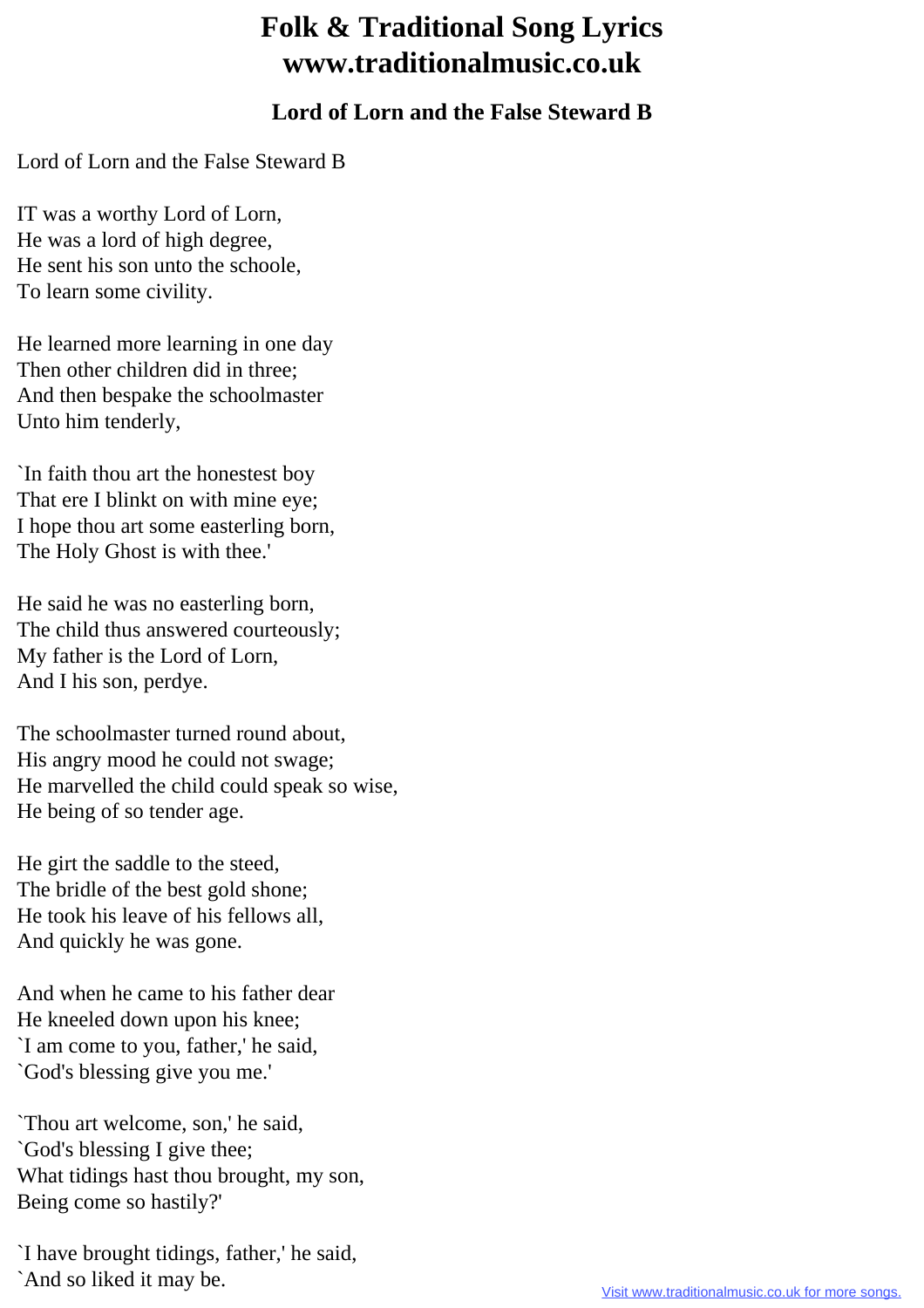There's never a book in all Scotland But I can read it, truly.

`There's nere a doctor in all this realm, For all he goes in rich array, I can write him a lesson soon To learn in seven years day.'

`That is good tidings,' said the lord, `All in the place where I do stand; My son, thou shalt into France go, To learn the speeches of each land.'

`Who shall go with him?' said the lady; `Husband, we have no more but he;' `Madam,' he saith, 'My head steward, He hath bin true to me.'

She cal'd the steward to an account, A thousand pound she gave him anon; Sayes, Good Sir Steward, be as good to my child, When he is far from home.

`If I be fals unto my young lord, Then God be the like to me indeed!' And now to France they both are gone, And God be their good speed.

They had not been in France land Not three weeks unto an end, But meat and drink the child got none, Nor mony in purse to spend.

The child ran to the river's side; He was fain to drink water then; And after followed the fals steward, To put the child therein.

`But nay, marry!' said the child, He asked mercy pittifully, `Good steward, let me have my life, What ere betide my body.'

`Now put off thy fair cloathing And give it me anon; So put thee of thy s'lken shirt, With many a golden seam.'

But when the child was stript naked,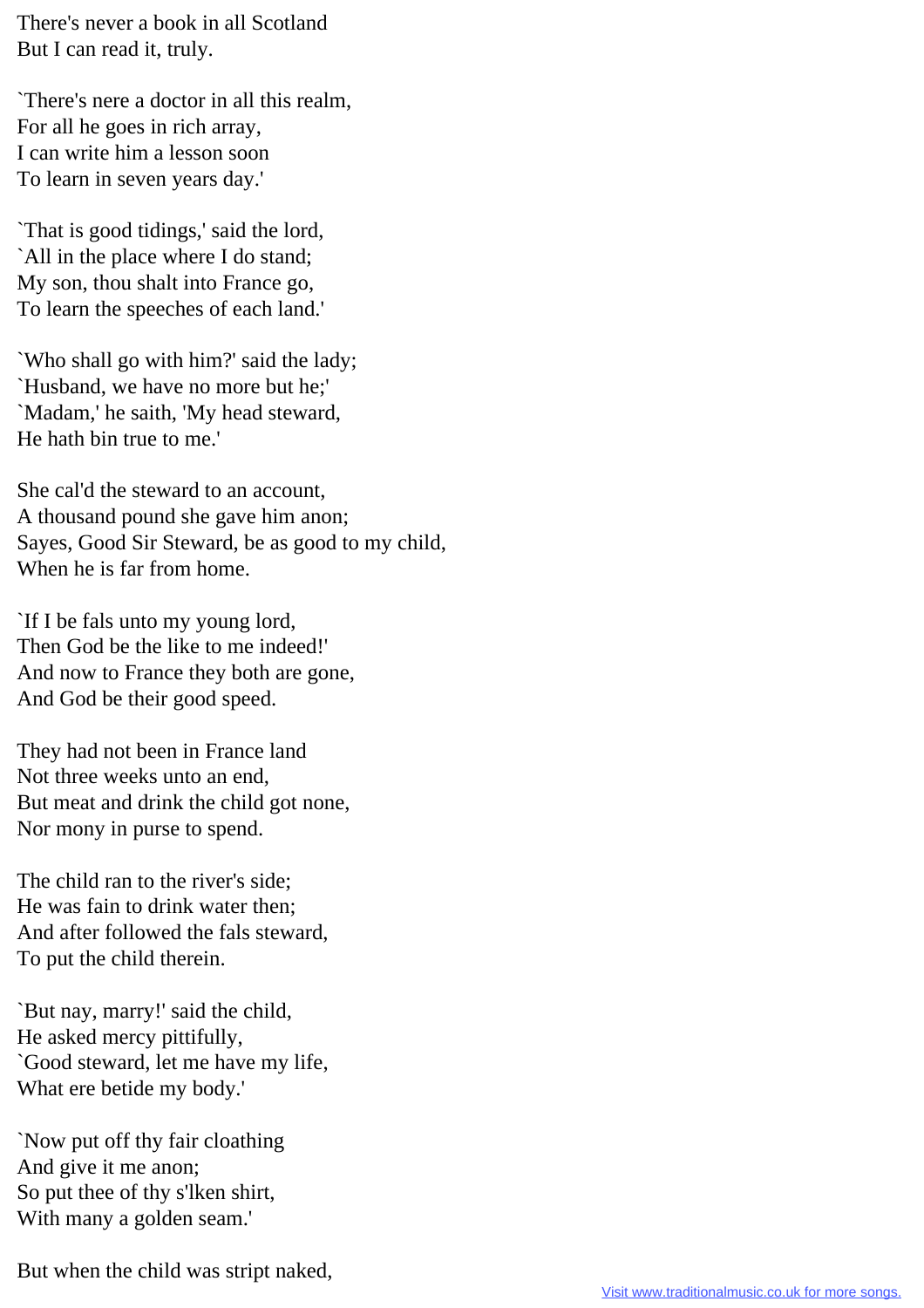His body white as the lilly-flower, He might have bin seen for his body A prince's paramour.

He put him in an old kelter coat And hose of the same above the knee, He bid him go to the shepherd's house, To keep sheep on a lonely lee.

The child did say, What shall be my name? Good steward, tell to me; `Thy name shall be Poor Disawear, That thy name shall be.'

The child came to the shepheard's house, And asked mercy pittifully; Sayes, Good sir shepheard, take me in, To keep sheep on a lonely lee.

But when the shepheard saw the child, He was so pleasant in his eye, `I have no child, I'le make thee my heir, Thou shalt have my goods, perdie.'

And then bespake the shepheard's wife, Unto the child so tenderly; `Thou must take the sheep and go to the field, And keep them on a lonely lee.'

Now let us leave talk of the child, That is keeping sheep on a lonely lee, And we'l talk more of the fals steward, And of his fals treachery.

He bought himself three suits of apparrell, That any lord might a seemd to worn, He went a wooing to the Duke's daughter, And cal'd himself the Lord of Lorn.

The duke he welcomed the yong lord With three baked stags anon; If he had wist him the fals steward, To the devill he would have gone.

But when they were at supper set, With dainty delicates that was there, The duke said, If thou wilt wed my daughter, I'le give thee a thousand pound a year.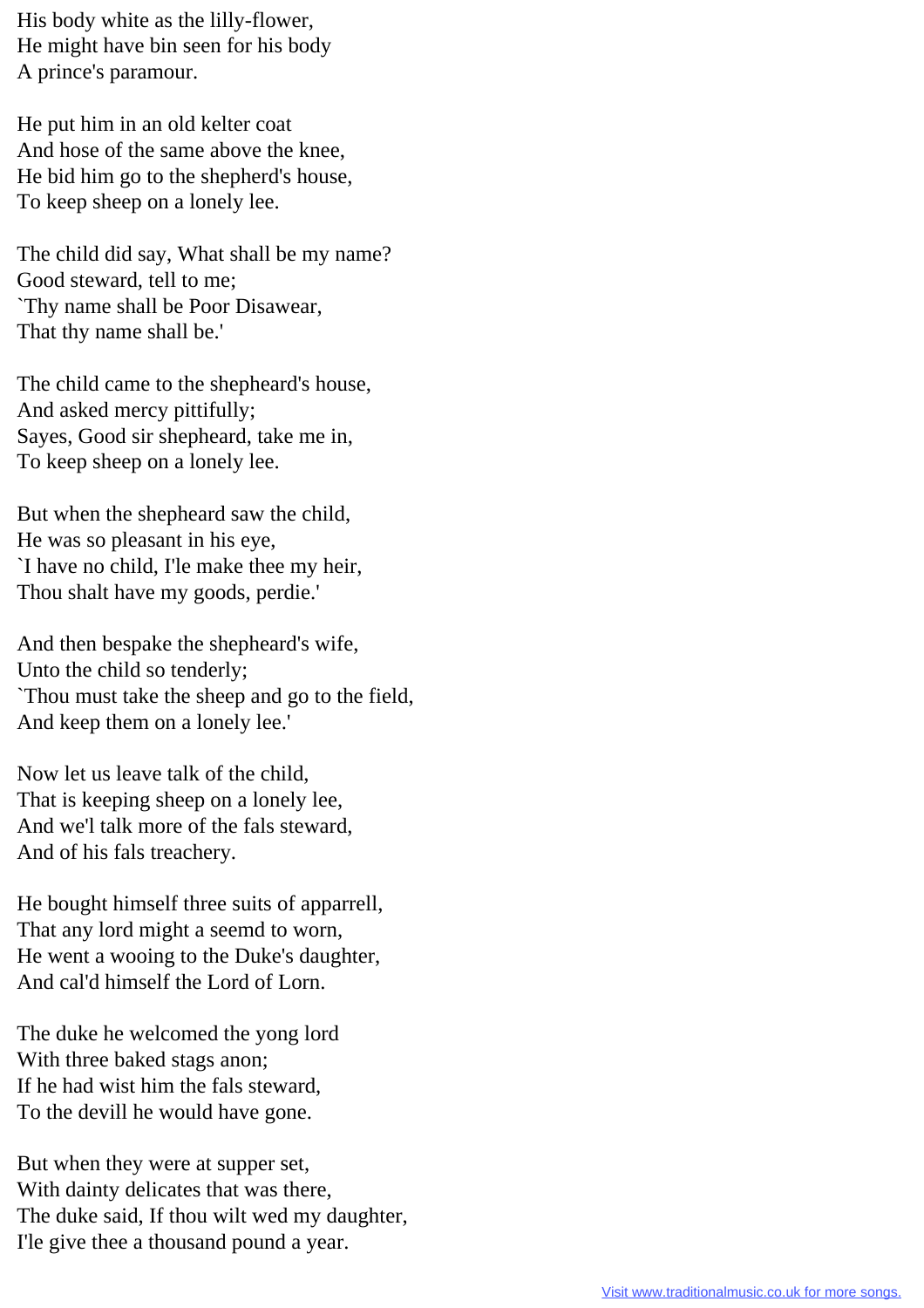The lady would see the red buck run, And also for to hunt the doe, And with a hundred lusty men The lady did a hunting go.

The lady is a hunting gon, Over le and fell that is so high; There was she ware of a shepherd's boy, With sheep on a lonely lee.

And ever he sighed and made moan, And cried out pittifully, `My father is the Lord of Lorn, And knows not what's become of me.'

And then bespake the lady gay, And to her maid she spake anon, `Go fetch me hither the shepherd's boy; Why maketh he all this moan?'

But when he came before the lady

. . . . . . . . . . . . . . . .

He was not to learn his courtesie:

`Where was thou born, thou bonny child? For whose sake makst thou all this mone?' `My dearest friend, lady,' he said, `Is dead many years agon.'

`Tell thou to me, thou bonny child, Tell me the truth and do not lye, Knost thou not the yong lord of Lorn, Is come a wooing unto me?'

`Yes, forsooth,' then said the child, `I know the lord then, veryly; The young lord is a valliant lord At home in his own country.'

`Wilt leave thy sheep, thou bonny child, And come in service unto me?' `Yes, forsooth,' then said the child, `At your bidding will I be.'

When the steward lookt upon the child, He bewraild him villainously: `Where wast thou born, thou vagabone? Or where is thy country?'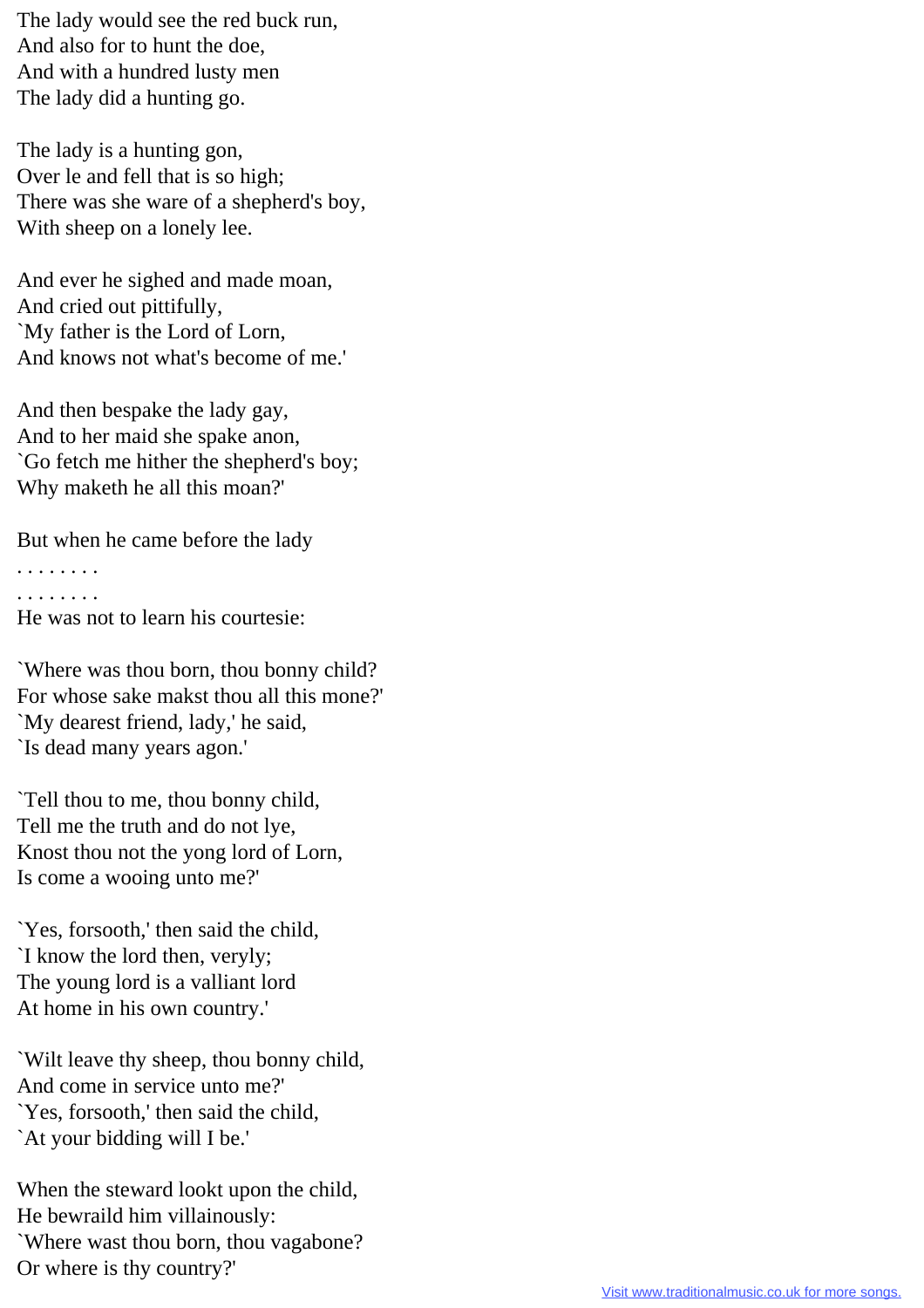`Ha don! ha don!' said the lady gay, She cal'd the steward then presently; `Without you bear him more good will, You get no love of me.'

Then bespake the false steward Unto the lady hastily: `At Aberdine, beyond the seas, His father robbed thousands three.'

But then bespake the lady gay Unto her father courteously, Saying, I have found a bonny child My chamberlain to be.

`Not so, not so,' then said the duke, `For so it may not be, For that young Lord of Lorn that comes a wooing Will think something of thee and me.'

When the duke had lookt upon the child, He seemd so pleasant to the eye, `Child, because thou lovst horses well, My groom of stables thou shalt be.'

The child plied the horses well A twelve month to an end; He was so courteous and so true Every man became his friend.

He led a fair gelding to the water, Where he might drink, verily; The great gelding up with his head And hit the child above the eye.

`Wo worth thee, horse!' then said the child, `That ere mare foaled thee! Thou little knowst what thou hast done; Thou hast stricken a lord of high degree.'

The duke's daughter was in her garden green, She heard the child make great moan; She ran to the child all weeping, And left her maidens all alone.

`Sing on thy song, thou bonny child, I will release thee of thy pain;' `I have made an oath, lady,' he said,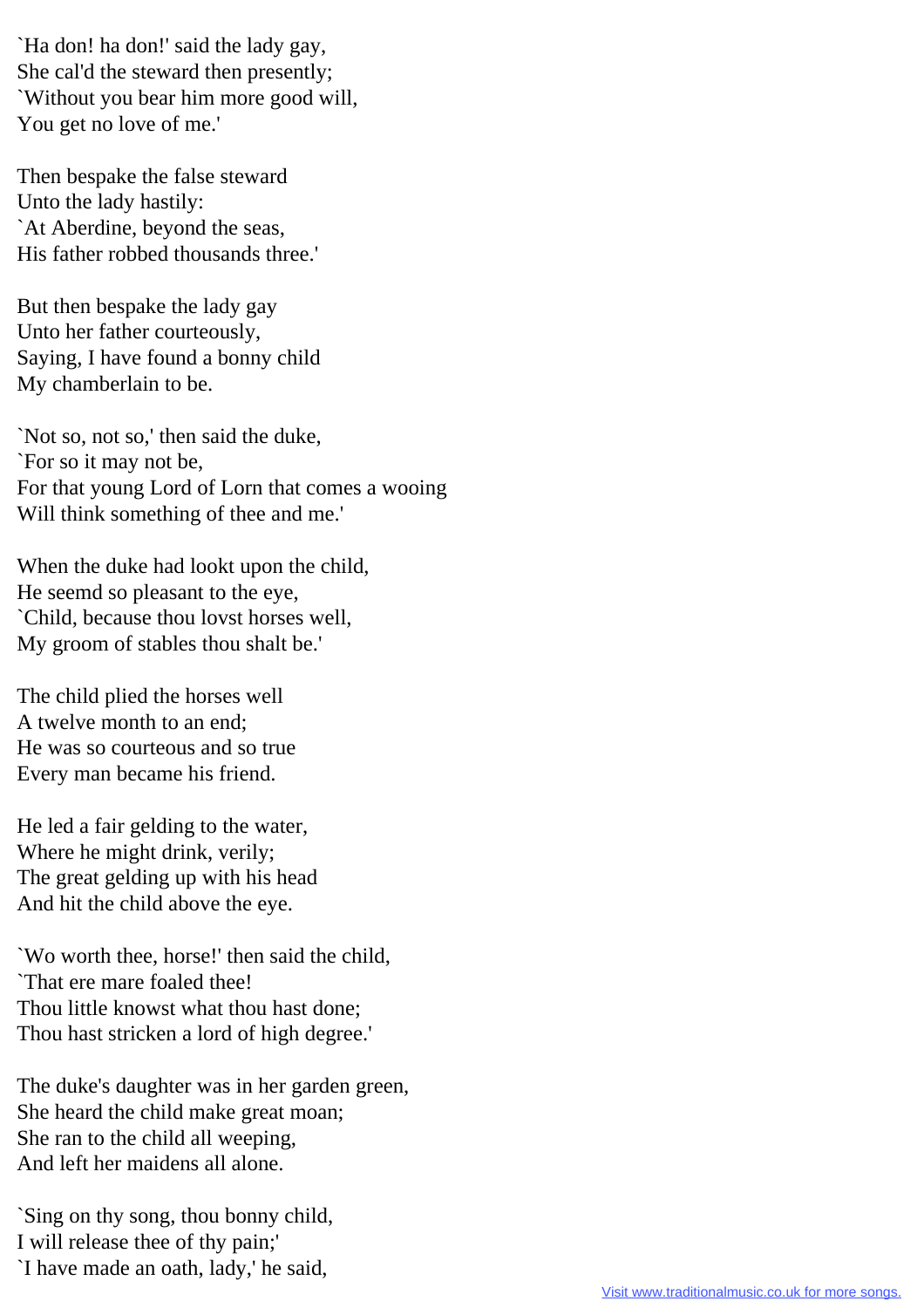`I dare not tell my tale again.'

`Tell the horse thy tale, thou bonny child, And so thy oath shall saved be;' But when he told the horse his tale The lady wept full tenderly.

`I'le do for thee, my bonny child, In faith I will do more for thee; For I will send thy father word, And he shall come and speak with me.

`I will do more, my bonny child, In faith I will do more for thee, And for thy sake, my bonny child, I'le put my wedding off months three.'

The lady she did write a letter, Full pittifully with her own hand, She sent it to the Lord of Lorn Whereas he dwelt in fair Scotland.

But when the lord had read the letter His lady wept most tenderly: `I knew what would become of my child In such a far country.'

The old lord cal'd up his merry men, And all that he gave cloth and fee, With seven lords by his side, And into France rides he.

The wind servd, and they did saile So far into France land; They were ware of the Lord of Lorn, With a porter's staff in his hand.

The lords they moved hat and hand, The servingmen fell on their knee; `What folks be yonder,' said the steward, `That makes the porter courtesie?'

`Thou art a false thief,' said the Lord of Lorn, `No longer might I bear with thee; By the law of France thou shalt be judgd, Whether it be to live or die.'

A quest of lords there chosen was, To bench they came hastily,